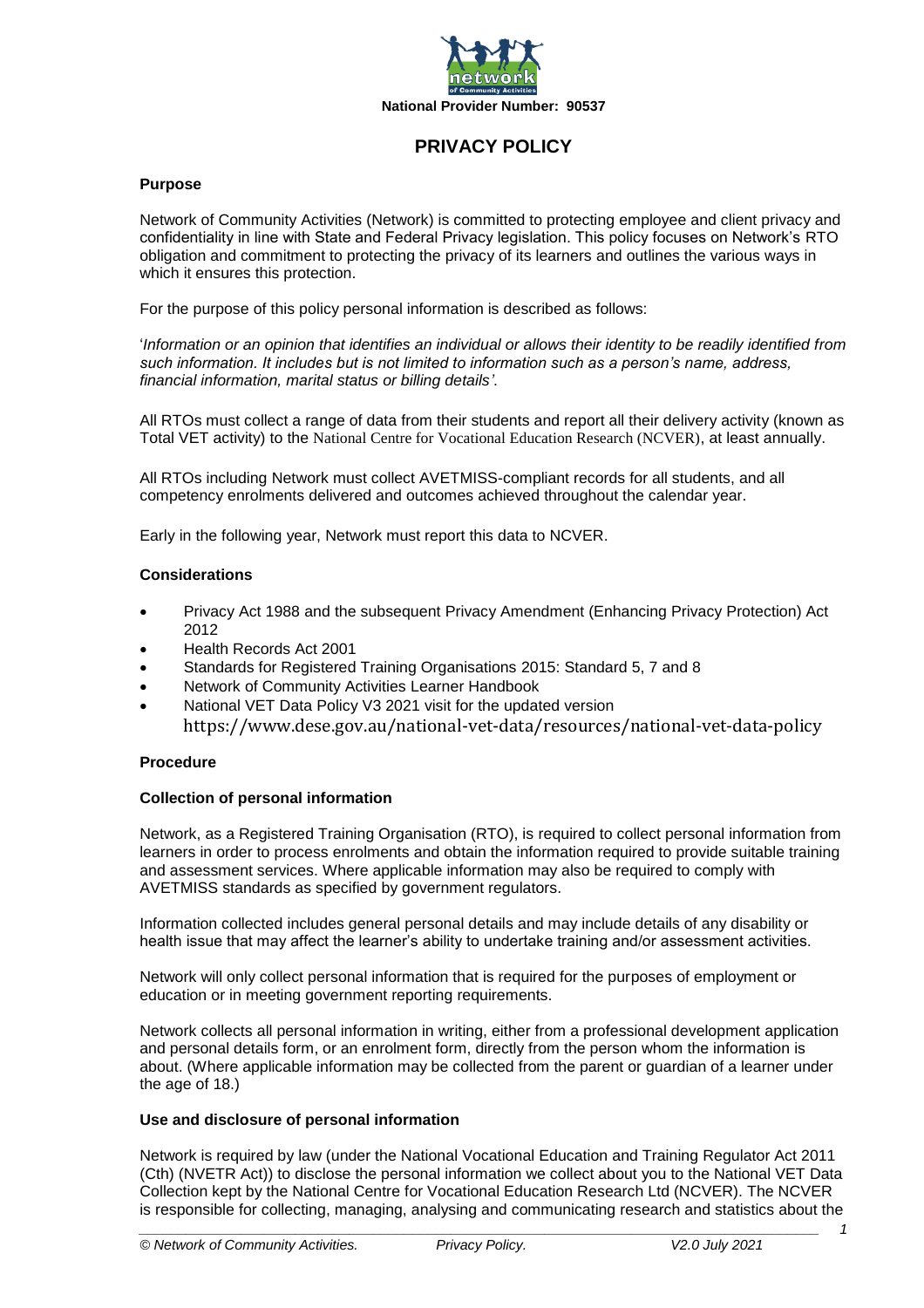Australian VET sector. We are also authorised by law (under the NVETR Act) to disclose your personal information to the relevant state or territory training authority.

Network uses personal information, of its learners, for the purposes of meeting VET requirements for the awarding of national qualifications and to comply with reporting requirements where relevant, as specified by government regulators.

Personal information, as collected through the enrolment form or through other means, will be passed on to government regulators as per legal data collection requirements. This personal information may also be accessed for the purposes of an audit by the Australian Skills Quality Authority (ASQA). This information is also required to prove your identity, eligibility for training and for the issues of any certifications.

Personal information will not be used in any way other than those outlined in this policy and any other ways that might reasonably be expected.

# **Access to personal information**

Network will allow access to personal files at any time to the person to whom those files relate, upon written request.

Learners may access their files by submitting a written application to the Manager, Professional Learning and Education.

At any time, you may contact Network to:

- request access to your personal information
- correct your personal information
- make a complaint about how your personal information has been handled
- ask a question about this Privacy Notice

# **Storage and security of personal information**

Network will take all reasonable steps to maintain the privacy and security of personal information.

Information stored electronically is kept on a secure server and access is restricted to authorised employees. This server is regularly backed up and kept in a secure location.

Where documents are required to be transferred to another location, personal information is transported securely in an envelope, folder or archive box.

Reasonable steps will be taken to destroy or permanently dis-identify personal information when it is no longer required for any purpose.

# **Confidential Information**

Network will make all reasonable efforts to protect confidential information received from learners or partner organisations during the course of business operations. This information will not be disclosed without the prior consent of the learner or partner organisation.

#### **Privacy Statement**

A privacy statement is available for all persons to identify the way in which personal information is handled by Network - (Appendix A)

This policy must be read in conjunction with the National VET Data Policy. This can be accessed here <https://www.dese.gov.au/national-vet-data/resources/national-vet-data-policy>

| Authorised by:          | Manager, Professional Learning and Education |
|-------------------------|----------------------------------------------|
| <b>Current Version:</b> | 9 July 2021                                  |
| <b>Review Date:</b>     | 1/10/2015, 1/10/2016                         |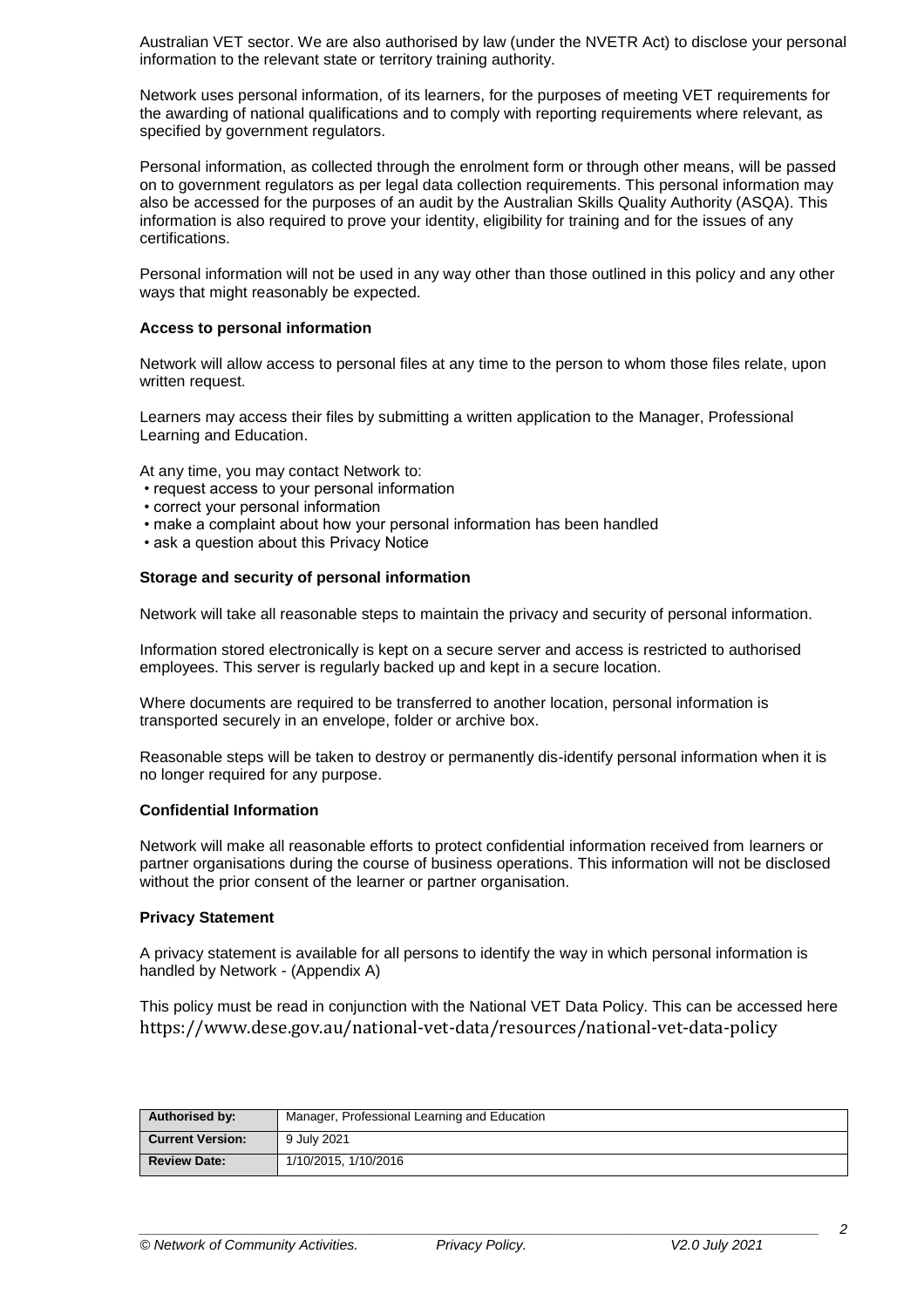

**National Provider Number: 90537**

# **APPENDIX A**

# **RTO PRIVACY STATEMENT**

Network is committed to protecting the privacy of your personal information. This statement explains how we handle your personal information. This statement only applies to Network's databases and files and does not cover any State, Territory or Commonwealth Government database or file.

## **Your Personal Information**

In order to provide you with training, employment and associated services, Network may need to collect personal information such as your name, address, work history, qualifications, USI, health status, etc.

If you decline to provide your personal information, Network may not be able to:

- provide the product or service you requested, or
- enter into a business relationship with you.

# **Collection of personal information**

Where practicable, Network will endeavour to collect personal information directly from you.

Where services are provided on behalf of a Commonwealth and/or State Government Department, Network may collect personal information from such government departments and agencies.

Network may also need to collect personal information from other third parties with or without your direct involvement or consent, such as an employer.

# **Use and disclosure**

Network will use our best efforts to ensure that the information you provide to us remains private and is used only for the purposes you agree to.

Network will only disclose personal information to a third party where one or more of the following apply:

- You have given consent (verbal or written)
- It is authorised or required by law, or necessary for enforcement of law
- It will protect the rights, property or personal safety of another person
- The assets and operations of the RTO business are transferred

#### **Access to personal information**

You can access the personal information Network holds on you, except when government legislation requires or authorises the refusal of access.

To access your personal information, you will need to contact the Manager, Professional Learning and Education in writing and specify the type/s of information you wish to view. You will be required to provide proof of identification.